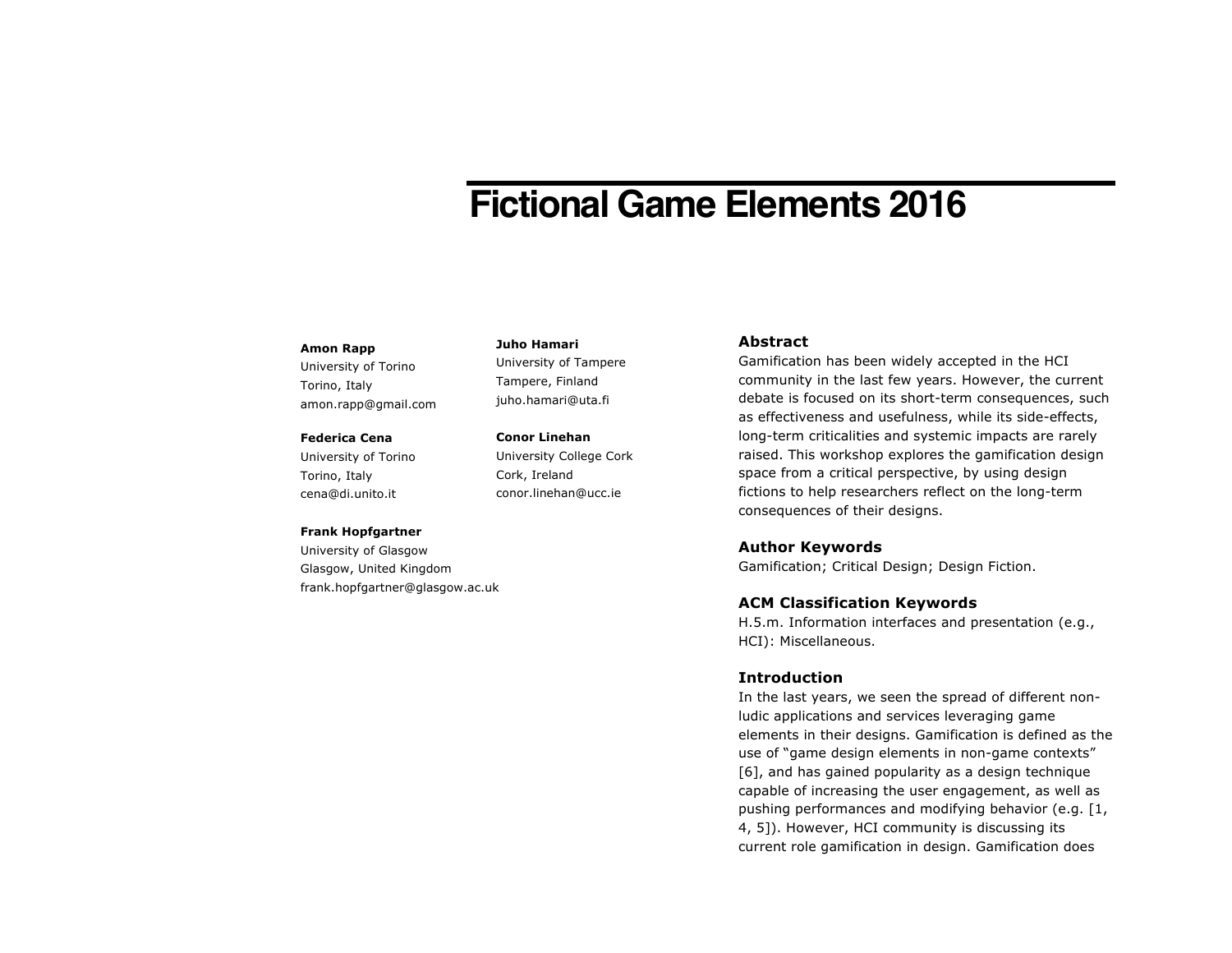have positive impacts in terms of effectiveness on certain target behaviors [7], but its ability of immersing the user in a pleasurable experience has been put into question [11], and it has been suggested to investigate new paths for designing for gamification [12].

It clearly appears that a discussion on the long-term and social impacts of gamification is in need, as it has the power to turn "normal" experiences in enjoyable ones, which could entail different and somehow unexpected side-effects or systemic consequences. Such consequences are rarely taken into account in the current gamification debate, which gives for granted a number of assumptions related to games, enjoyment, and behavior change, that actually should be discussed in deep.

It is possible, in fact, that turning a serious experience in a "fun" one could not always represent the optimal choice for users, who could also be pushed to pursue goals that they did not freely choose, or to accept of being involved in dynamics of which they are not fully aware. Design fictions, then, seem a technique that can address the exploration of such implications of gamification design.

## **Design fictions**

HCI research seems to assume that technology makes users' lives "more enjoyable, easier, better informed, healthier and more sustainable" [9]. This premise leads researchers to focus on specific, short-term impacts of their prototypes. However, technology has consequences on both individuals and society, and long-term effects are often ambivalent, difficult to predict, and systemic [10]. Linehan et al. [9] stress

that HCI researchers are not usually engaged in critical evaluations of the future consequences of their work.

Although some exceptions exist [13, 14], this attitude is also present in the gamification rhetoric, where gamification techniques are discussed with reference to their effectiveness and usefulness, but rarely in terms of their capability of systematically impacting on people's life and producing long-term side-effects. To explore these aspects, it is necessary to adopt a critical perspective on design, instead of reinforcing its embedded values [2].

*Design fictions* present "fantasy prototypes" in plausible near futures [3] and support the creation of a discursive space where technology assumptions may be put into questions, exploring different alternative futures [8]. In this volume we explore how design fictions can be used to make us reflect on the unexpected outcomes of gamification.

Jonah Warren in "The Behavior Pioneers Application: An Intentional Community Prototype" describes a fictional questionnaire that has to be completed by applicants to an intentional community devoted to gamifying all aspects of its members' lives.

Assia Alexandrova, Lucia Rapanotti, and Ivan Horrocks in "RE-PROVO: An Evaluation of Gamification in a Law Enforcement Organization" outline a prototype of an online discussion game designed to support the analysis and critique of functional requirements for legacy system replacement and promote creativity.

While Bernd Hollerit, Kenji Tanaka, and Helmut Prendinger in "Contribution of affordances to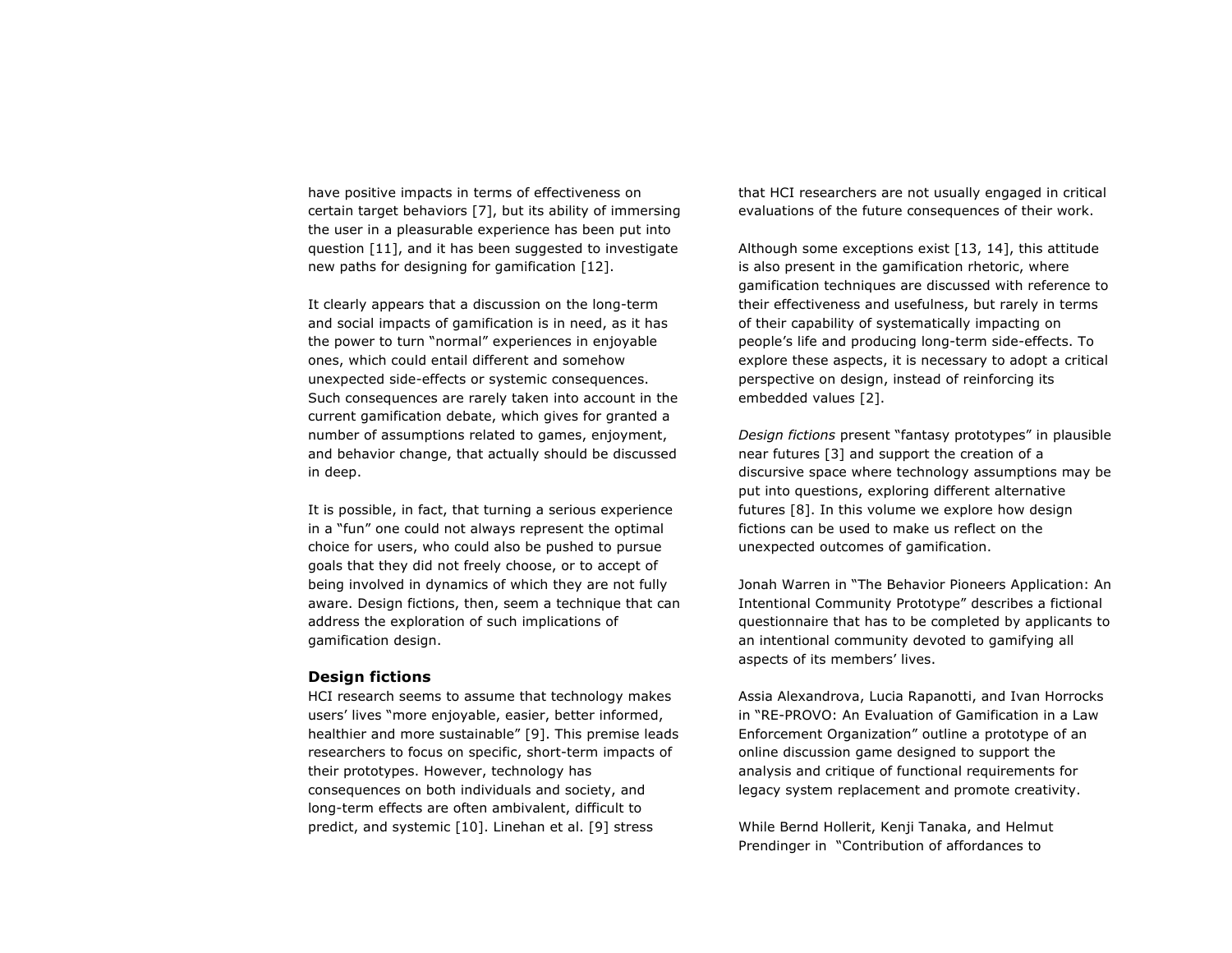gamification" propose theoretical reflections about the effects of affordances in gamification

Gustavo Tondello and Lennart Nacke in "Gamification Research: a 50-years Retrospective from PBLs Towards Conscious Evolution" present a critical design fiction in which they describe how gamification research could evolve in the new years

Lal Bozgeyikli, Andrew Raij, Srinivas Katkoori, and Redwan Alqasemi, instead, in "Effects of Environmental Clutter and Motion on User Performance in Virtual Reality Games" explore the effects of environmental clutter and motion on game design for virtual reality

Alessia Calafiore and Amon Rapp in "Gamifying the city pervasive game elements in the urban environment References" envision how a pervasive gamified app may change the relationship between citizens and the urban environments in which they live.

Finally, Seamus Forde in "Including Non-Users and Public Perception in Future Gamification Research" highlights the importance of considering the differences between users and non-users when designing for gamification.

#### **References**

- 1. Gabriel Barata, Sandra Gama, Manuel J. Fonseca, and Daniel Gonçalves. 2013. Improving student creativity with gamification and virtual worlds. *In Proceedings of the First International Conference on Gameful Design, Research, and Applications (Gamification '13)*, 95-98. http://dx.doi.org/10.1145/2583008.2583023
- 2. Shaowen Bardzell, Jeffrey Bardzell, Jodi Forlizzi, John Zimmerman, and John Antanitis. 2012.

Critical design and critical theory: the challenge of designing for provocation. In Proceedings of the Designing Interactive Systems Conference (DIS '12), 288-297.

http://doi.acm.org/10.1145/2317956.2318001

- 3. Mark Blythe. 2014. Research through design fiction: narrative in real and imaginary abstracts. In *Proceedings of the SIGCHI Conference on Human Factors in Computing Systems* (CHI '14), 703-712. http://doi.acm.org/10.1145/2556288.2557098
- 4. Joseph A. Cafazzo, Mark Casselman, Nathaniel Hamming, Debra K. Katzman, Mark R. Palmert. 2012. Design of an Health app for the selfmanagement of adolescent type1 diabetes: a pilot study. *J. Med. Internet Res.*, 14, 13.
- 5. Laurentiu Catalin Stanculescu, Alessandro Bozzon, Robert-Jan Sips, and Geert-Jan Houben. 2016. Work and Play: An Experiment in Enterprise Gamification. In *Proceedings of the 19th ACM Conference on Computer-Supported Cooperative Work & Social Computing (CSCW '16)*, 346-358. DOI=http://dx.doi.org/10.1145/2818048.2820061
- 6. Sebastian Deterding, Dan Dixon, Rilla Khaled, and Lennart Nacke. 2011. From game design elements to gamefulness: defining "gamification". In *Proceedings of the 15th International Academic MindTrek Conference: Envisioning Future Media Environments (MindTrek '11)*, 9-15. http://dx.doi.org/10.1145/2181037.2181040
- 7. Juho Hamari, Jonna Koivisto, and Harri Sarsa. 2014. Does Gamification Work? – A Literature Review of Empirical Studies on Gamification. In *Proceedings of the Hawaii International Conference on System Sciences (HICSS '14)*, 3025-3034.
- 8. Derek Hales. Design Fictions an Introduction and Partial Taxonomy. Digital Creativity. Vol 24. Issue 1. 2013. Special Issue: Design Fictions 30 Apr 2013
- 9. Conor Linehan, Ben J. Kirman, Stuart Reeves, Mark A. Blythe, Joshua G. Tanenbaum, Audrey